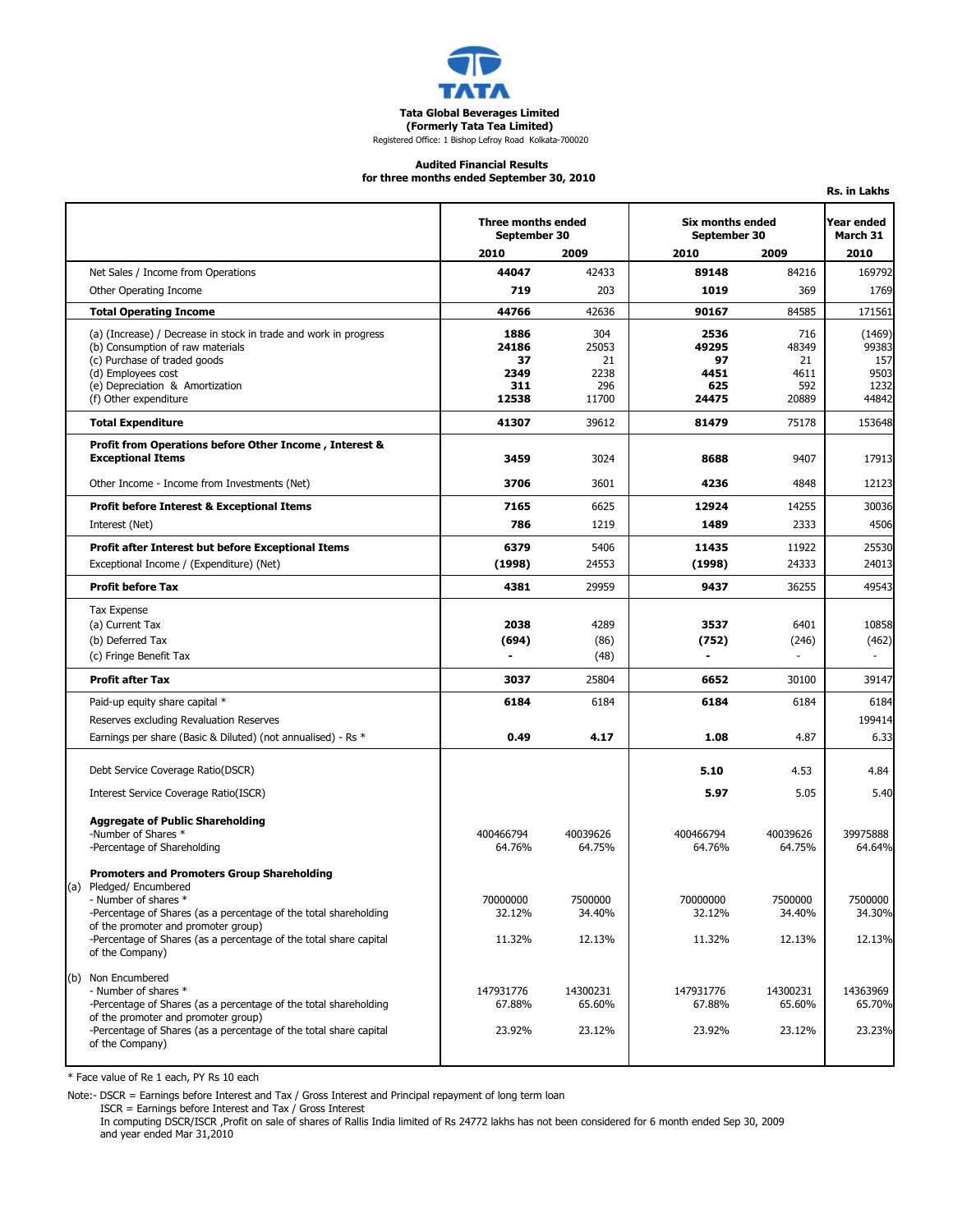## **Notes:**

- 1. The Board today approved the signing of a 50:50 Joint Venture with PepsiCo India Holdings Private Limited in the area of non-carbonated Ready to Drink beverages focused on health and enhanced wellness. The mandate of the Joint Venture is to develop its business internationally.
- 2. The Company's overseas subsidiary acquired a minority stake of 10% in Activate  $\textsuperscript{TM}$  a performance beverage and bottled water company in United States. The subsidiary has an option to increase its stake in this Company.
- 3. Total Operating Income for the quarter at Rs 447.66 crores grew by 5%, driven by improvement in branded tea operations.
- 4. Profit from Operations at Rs 34.59 crores increased by 14% from the corresponding quarter of the previous year attributable to improvement in operations partly offset by higher spends on Advertisement and Promotions on brands. The Profit before Tax at Rs 43.81 crores and the Profit after Tax at Rs 30.37 crores are lower compared to the corresponding quarter of the previous year mainly on account of exceptional income on sale of equity shares of Rallis India Limited in previous year.
- 5. Exceptional items during the quarter represent reorganization costs relating to restructuring of business. Previous period includes profit on sale of equity shares of Rallis India Limited amounting to Rs 247.72 crores net of amortization of amount incurred on Employee Separation Schemes of Rs 2.19 crores.
- 6. With effect from July 2, 2010, the face value of the company's shares has been subdivided from Rs 10 per share to Rs 1 per share. Earnings per share have been computed based on the revised number of shares. Earnings per shares (basic and diluted-not annualised) for the quarter ended September 30, 2010 of Rs 0.49 is lower than Rs 4.17 as reported for the corresponding period of the previous year due to the impact of exceptional items. Net of the impact of the exceptional items, EPS (basic and diluted-not annualised) for the quarter is Rs 0.71 as compared to Rs 0.64 for the corresponding period of the previous year.
- 7. As the Company's activity falls within a single business segment, viz "Buying / Blending and Sale of tea in bulk and value added form" the disclosure requirements of Accounting Standard (AS-17) on "Segment Reporting" notified by the Companies (Accounting Standard) Rules 2006, are not applicable.
- 8. The Company had two investor complaints pending resolution as on July 01, 2010. Two investors' complaints were received during the three months ended September 30, 2010 and four were resolved during the period. There were no investor complaints pending resolution as on September 30, 2010.
- 9. Statement of Assets and Liabilities as at September 30, 2010 along with comparatives is annexed.
- 10. Previous period's figures have been rearranged / regrouped to the extent necessary, to conform to the current period's figures.
- 11. The aforementioned results were reviewed by the Audit Committee of the Board on October 27, 2010 and subsequently taken on record by the Board of Directors at its meeting held on October 28, 2010. The statutory auditors of the company have audited these results.

 **R K Krishna Kumar** 

Mumbai: October 28, 2010 **(Vice Chairman)**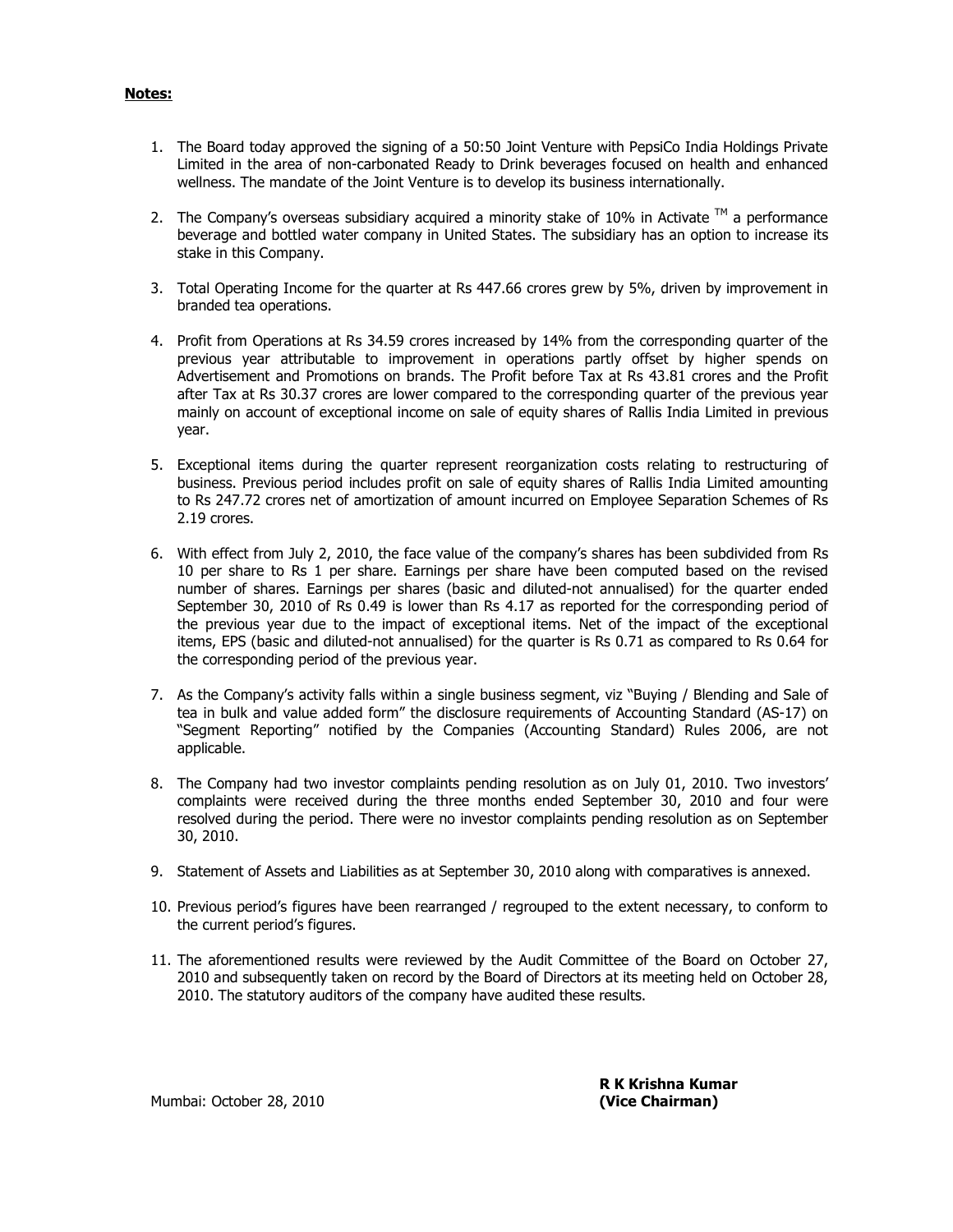

# **Statement of Assets and Liabilities as at September 30, 2010**

| <b>Rs in Lakhs</b>                              |                      |                      |  |  |
|-------------------------------------------------|----------------------|----------------------|--|--|
| <b>Particulars</b><br>As at                     |                      | As at                |  |  |
|                                                 | September 30<br>2010 | September 30<br>2009 |  |  |
|                                                 | <b>Audited</b>       | <b>Unaudited</b>     |  |  |
| <b>SOURCES OF FUNDS</b>                         |                      |                      |  |  |
| <b>SHAREHOLDERS' FUNDS</b>                      |                      |                      |  |  |
| (a) Capital                                     | 6184                 | 6184                 |  |  |
| (b) Reserves and Surplus                        | 208351               | 205617               |  |  |
| <b>LOAN FUNDS</b>                               | 61372                | 70862                |  |  |
| <b>Deferred Tax Liability</b>                   |                      | 134                  |  |  |
| <b>TOTAL</b>                                    | 275907               | 282797               |  |  |
|                                                 |                      |                      |  |  |
| <b>APPLICATIONS OF FUNDS</b>                    |                      |                      |  |  |
| <b>FIXED ASSETS</b>                             | 11079                | 10794                |  |  |
| <b>INVESTMENTS</b>                              | 230688               | 242862               |  |  |
| <b>Deferred Tax Assets</b>                      | 834                  |                      |  |  |
| <b>CURRENT ASSETS, LOANS AND ADVANCES</b>       |                      |                      |  |  |
| (a) Inventories                                 | 48203                | 40116                |  |  |
| (b) Sundry Debtors                              | 15892                | 16298                |  |  |
| (c) Cash and Bank balances                      | 811                  | 1096                 |  |  |
| (d) Other Current assets                        | 1107                 | 1333                 |  |  |
| (e) Loans and Advances                          | 13066                | 13587                |  |  |
| <b>Less: Current Liabilities and Provisions</b> |                      |                      |  |  |
| (a) Liabilities                                 | 41596                | 39726                |  |  |
| (b) Provisions                                  | 4177                 | 3884                 |  |  |
| MISCELLANEOUS EXPENDITURE (NOT WRITTEN OFF OR   |                      |                      |  |  |
| <b>ADJUSTED)</b>                                |                      | 321                  |  |  |
| <b>TOTAL</b>                                    | 275907               | 282797               |  |  |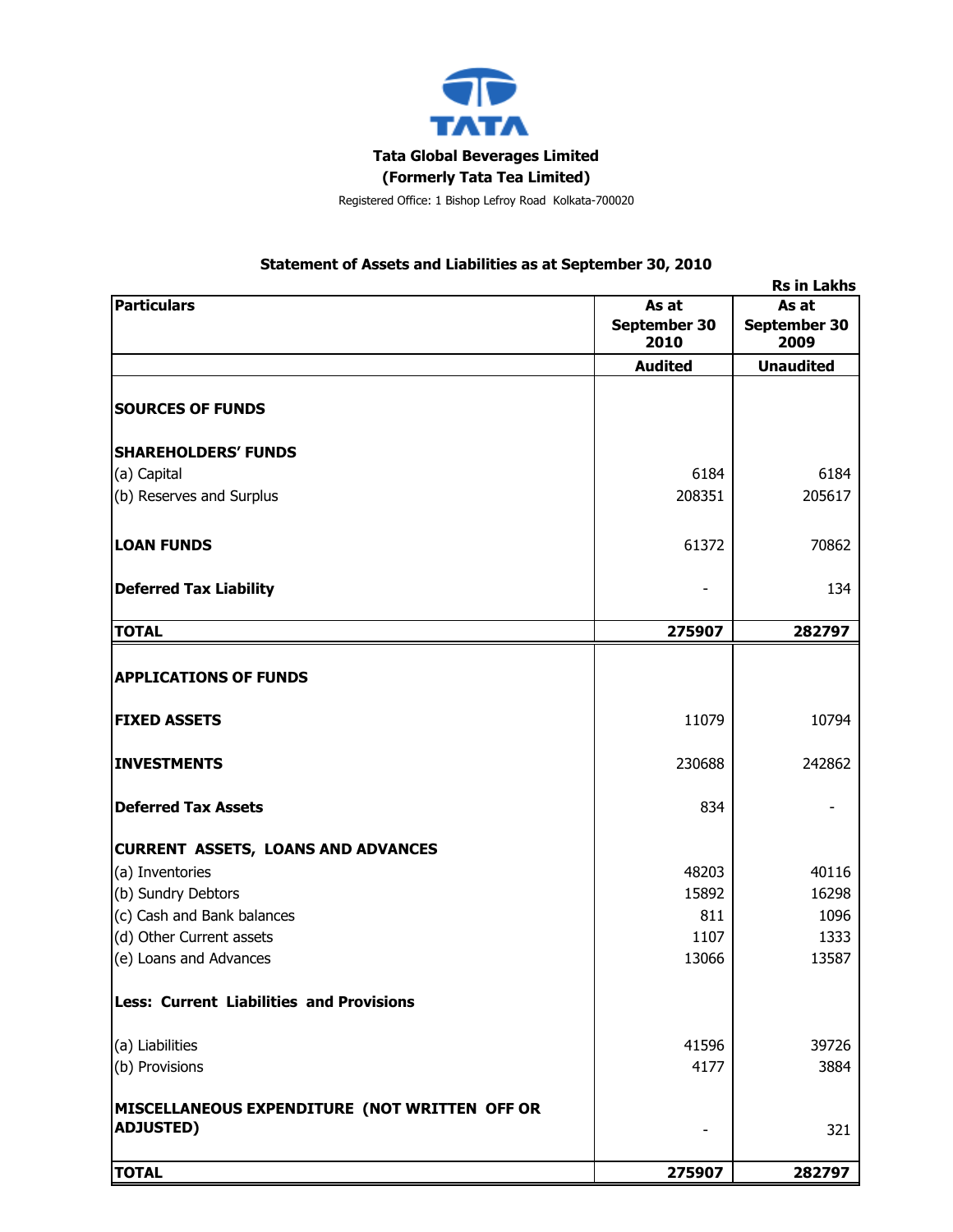

### **Unaudited Consolidated Financial Results for the three months ended September 30, 2010**

|                                                                                                                                                                                                                                                                                                              |                                                          |                                                            |                                                            |                                                             | <b>Rs in Lakhs</b>                                             |
|--------------------------------------------------------------------------------------------------------------------------------------------------------------------------------------------------------------------------------------------------------------------------------------------------------------|----------------------------------------------------------|------------------------------------------------------------|------------------------------------------------------------|-------------------------------------------------------------|----------------------------------------------------------------|
| <b>Particulars</b>                                                                                                                                                                                                                                                                                           |                                                          | Three months ended<br>September 30<br>2010<br>2009         |                                                            | Six months ended<br>September 30<br>2010<br>2009            |                                                                |
| Net Sales / Income from Operations                                                                                                                                                                                                                                                                           | 143890                                                   | 139729                                                     | 281279                                                     | 267240                                                      | 578295                                                         |
| Other Operating Income                                                                                                                                                                                                                                                                                       | 688                                                      | 553                                                        | 1296                                                       | 2602                                                        | 3797                                                           |
| <b>Total Operating Income</b>                                                                                                                                                                                                                                                                                | 144578                                                   | 140282                                                     | 282575                                                     | 269842                                                      | 582092                                                         |
| (a) (Increase) / Decrease in stock in trade and work in progress<br>(b) Consumption of raw materials<br>(c) Purchase of traded goods<br>(d) Employees cost<br>(e) Advertisement & sales charges<br>(f) Depreciation and Amortization (net of amount drawn from Revaluation Reserve)<br>(g) Other expenditure | 3961<br>51070<br>6299<br>15745<br>24163<br>2512<br>30417 | (1437)<br>50212<br>5849<br>15335<br>23754<br>2515<br>29240 | 2569<br>103729<br>13819<br>30764<br>45882<br>4944<br>59207 | (2744)<br>95526<br>11652<br>29863<br>44849<br>4962<br>55827 | (3704)<br>205906<br>27597<br>62832<br>98547<br>10292<br>118750 |
| <b>Total Expenditure</b>                                                                                                                                                                                                                                                                                     | 134167                                                   | 125468                                                     | 260914                                                     | 239935                                                      | 520220                                                         |
| Profit from Operations before Other Income, Interest & Exceptional Items<br>Other Income - Income from Investments (Net)                                                                                                                                                                                     | 10411<br>2110                                            | 14814<br>2274                                              | 21661<br>2549                                              | 29907<br>2733                                               | 61872<br>3406                                                  |
| Profit before Interest & Exceptional Items                                                                                                                                                                                                                                                                   | 12521                                                    | 17088                                                      | 24210                                                      | 32640                                                       | 65278                                                          |
| Interest (Net)                                                                                                                                                                                                                                                                                               | 1438                                                     | 916                                                        | 2592                                                       | 1441                                                        | 2793                                                           |
| Profit after Interest but before Exceptional Items                                                                                                                                                                                                                                                           | 11083                                                    | 16172                                                      | 21618                                                      | 31199                                                       | 62485                                                          |
| Other Exceptional Income/ (Expenditure) (Net)                                                                                                                                                                                                                                                                | (3238)                                                   | 22009                                                      | (4631)                                                     | 3428                                                        | 1613                                                           |
| <b>Profit before Tax</b>                                                                                                                                                                                                                                                                                     | 7845                                                     | 38181                                                      | 16987                                                      | 34627                                                       | 64098                                                          |
| <b>Tax Expense</b><br>(a) Current Tax<br>(b) Deferred Tax<br>(c) Fringe Benefit Tax<br><b>Profit after Tax</b><br><b>Share of Profit from Associates</b>                                                                                                                                                     | 4457<br>(649)<br>4037<br>1999                            | 9820<br>(135)<br>(73)<br>28569<br>2435                     | 7682<br>(624)<br>9929<br>1323                              | 8833<br>504<br>25290<br>1931                                | 24386<br>381<br>39331<br>3304                                  |
| <b>Minority Interest in Consolidated Profit</b>                                                                                                                                                                                                                                                              | (875)                                                    | (2260)                                                     | (1535)                                                     | (434)                                                       | (3605)                                                         |
| <b>Group Consolidated Net Profit</b>                                                                                                                                                                                                                                                                         | 5161                                                     | 28744                                                      | 9717                                                       | 26787                                                       | 39030                                                          |
| Paid-up equity share capital *<br>Reserves excluding Revaluation Reserves                                                                                                                                                                                                                                    | 6184                                                     | 6184                                                       | 6184                                                       | 6184                                                        | 6184<br>361439                                                 |
| Earnings per share (Basic & Diluted)<br>(Not annualised) - Rs*                                                                                                                                                                                                                                               | 0.83                                                     | 4.65                                                       | 1.57                                                       | 4.33                                                        | 6.31                                                           |
| Aggregate of Public Shareholding<br>-Number of Shares *<br>-Percentage of Share holding                                                                                                                                                                                                                      | 400466794<br>64.76%                                      | 40039626<br>64.75%                                         | 400466794<br>64.76%                                        | 40039626<br>64.75%                                          | 39975888<br>64.64%                                             |
| Promoters and Promoters Group Shareholding<br>(a) Pledged/Encumbered<br>- Number of shares *<br>-Percentage of Shares (as a percentage of the total shareholding<br>of the promoter and promoter group)<br>-Percentage of Shares (as a percentage of the total share Capital<br>of the Company)              | 70000000<br>32.12%<br>11.32%                             | 7500000<br>34.40%<br>12.13%                                | 70000000<br>32.12%<br>11.32%                               | 7500000<br>34.40%<br>12.13%                                 | 7500000<br>34.30%<br>12.13%                                    |
| (b) Non Encumbered<br>- Number of shares *<br>-Percentage of Shares (as a percentage of the total shareholding<br>of the promoter and promoter group)                                                                                                                                                        | 147931776<br>67.88%                                      | 14300231<br>65.60%                                         | 147931776<br>67.88%                                        | 14300231<br>65.60%                                          | 14363969<br>65.70%                                             |
| -Percentage of Shares (as a percentage of the total share Capital<br>of the Company)                                                                                                                                                                                                                         | 23.92%                                                   | 23.12%                                                     | 23.92%                                                     | 23.12%                                                      | 23.23%                                                         |

**\*** Face value of Re 1 each, previous year Rs 10 each - Refer Note 6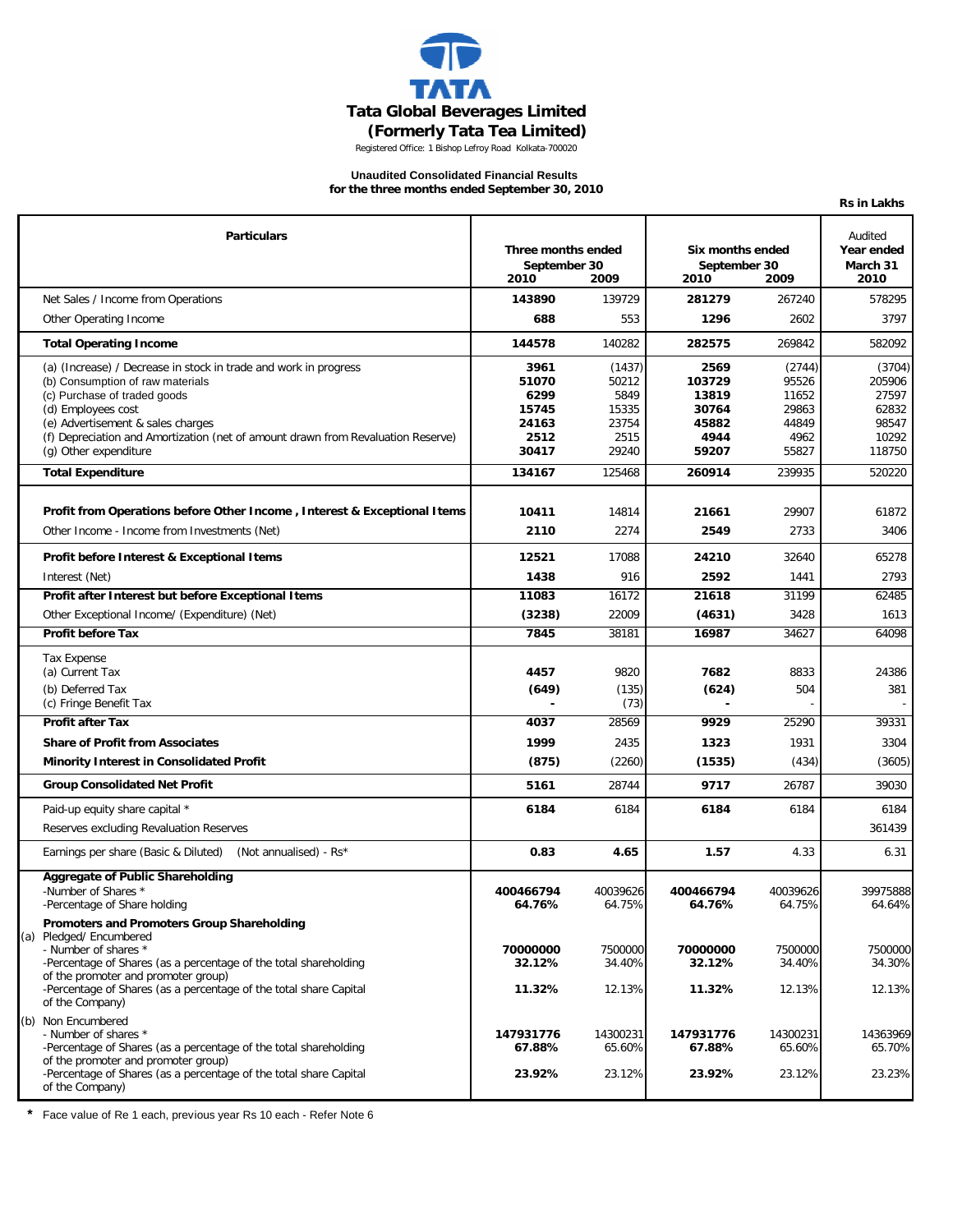## **Notes:**

- 1. The Board today approved the signing of a 50:50 Joint Venture with Pepsico India Holdings Private Limited in the area of Non-carbonated Ready to Drink beverages focused on health and enhanced wellness. The mandate of the Joint Venture is to develop its business internationally.
- 2. The Company's overseas subsidiary acquired a minority stake of 10% in Activate<sup>TM</sup> a performance beverage and bottled water company in the United States. The subsidiary has an option to increase its stake in this Company.
- 3. Total operating income for the quarter at Rs 1446 crores increased by 3% as compared to the corresponding period of the previous year despite adverse translation impact.
- 4. The Company continues to focus on building new capabilities and investment behind new products and brands. Profit before exceptional items for the quarter at Rs 111 crores has been impacted as compared to the corresponding period of the previous year by higher commodity costs and higher expenditure on growth initiatives. Profit before and after Tax is lower compared to the corresponding period of previous year, since last year there was a one time profit on sale of shares.
- 5. Exceptional items for the quarter comprises of expenses relating to restructuring of business (Rs 28 crores) and translation impact on foreign currency hedges in overseas subsidiaries (Rs 4 crores). In the corresponding period of the previous year exceptional items mainly consisted of profit on sale of shares held in Rallis India Ltd (Rs 186 crores), favourable exchange impact of translating foreign currency assets / currency hedges in overseas subsidiaries (Rs 40 crores), offset by expense relating to restructure of business (Rs 4 crores) and other exceptional items (Rs 2 crores).
- 6. With effect from record date July 2, 2010, the face value of the holding company's shares has been subdivided from Rs 10 per share to Re 1 per share. Earnings per share have been computed based on the revised number of shares Earnings per share (EPS) (basic and diluted- not annualised) for the quarter ended September 30, 2010 of Rs. 0.83 is lower than Rs 4.65 reported for the corresponding period of the previous year mainly due to the impact of exceptional items. Net of the impact of exceptional items, EPS (basic and diluted – not annualised) for the current quarter is Rs.1.15 as compared to Rs 1.79 for the corresponding period of the previous year.
- 7. The major part of the Company's business arises from operations outside India and through its subsidiaries. In view of this the company has opted to publish only consolidated results for this quarter as permitted under SEBI guidelines. The standalone results shall be available on the Company's website as well as on the website of the stock exchanges where the Company's shares are listed. The Total Operating Income, Net Profit after Tax and Earnings per share of the holding Company's standalone financial results are given below:

| In Rs Crores                                                                      | Three months ended<br>September 30 |      | Six months ended<br>September 30 |      |  |
|-----------------------------------------------------------------------------------|------------------------------------|------|----------------------------------|------|--|
|                                                                                   | 2010                               | 2009 | 2010                             | 2009 |  |
| <b>Total Operating Income</b>                                                     | 447                                | 426  | 902                              | 846  |  |
| Profit after Tax                                                                  | 30                                 | 258  | 67                               | 301  |  |
| Earning per share - Rs (not annualized)                                           | 0.49                               | 4.17 | 1.08                             | 4.87 |  |
| Earning per share - Rs (not annualized)-<br>excluding impact of exceptional items | 0.71                               | 0.64 | 1.30                             | 1.36 |  |

- 8. Consolidated Statement of Assets and Liabilities as at September 30, 2010 along with comparatives is annexed.
- 9. Share of profits from Associates include an associate which has valued stock of teas as at September 30, 2010, at lower of the estimated cost of production (full year's production and expenditure) and net realisable value, in view of the seasonality of the cropping pattern, consistent with accounting practice followed in the past. This is, however, estimated not to have a material impact on the results of the Group for the quarter.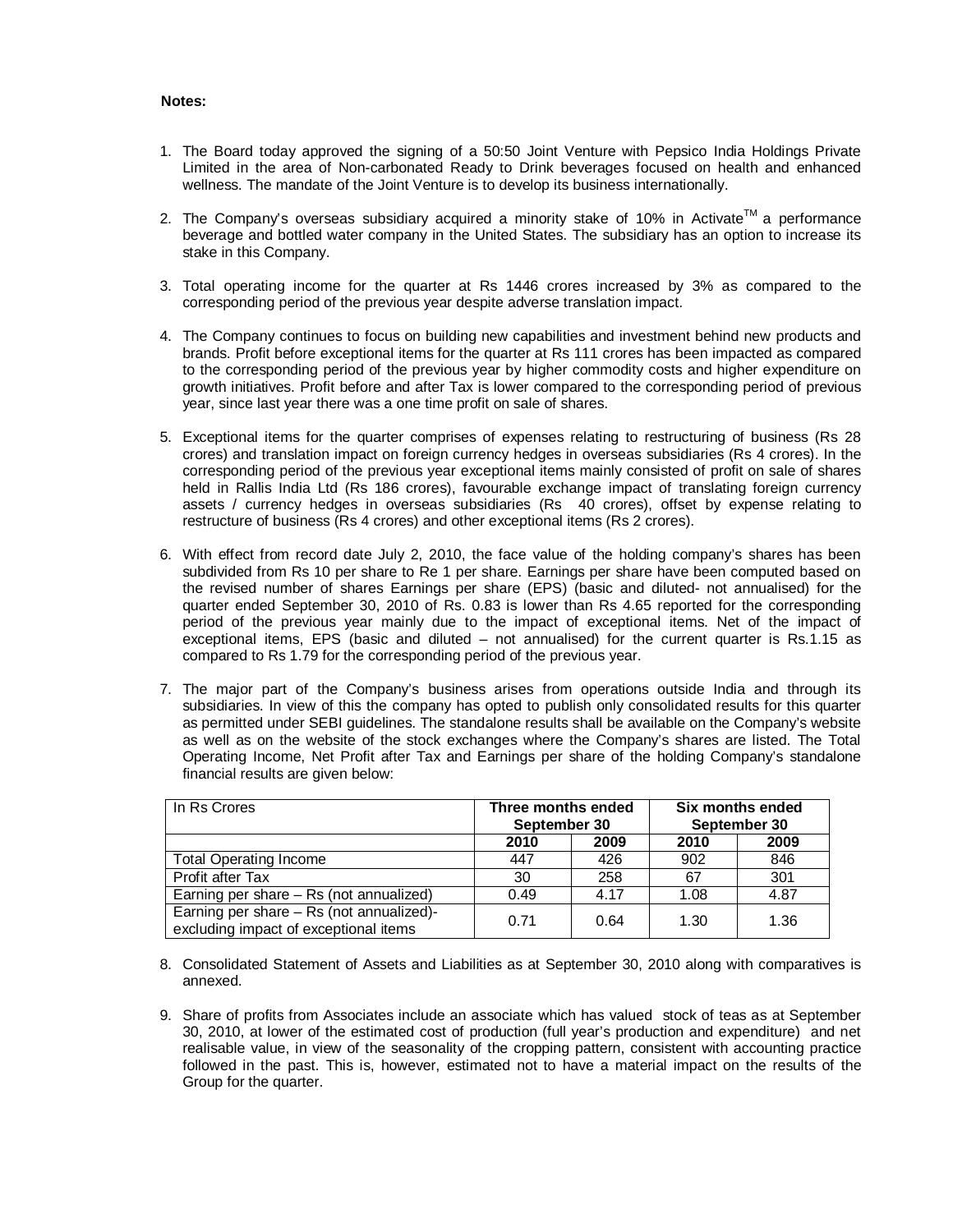- 10. The share of profit/(loss) in Estate Management Services, Sri Lanka, an associate company, have not been included in the results of the quarter, as the same is not yet available. This is, however, estimated not to have a material impact on the results of the Group for the quarter.
- 11. Previous period's figures have been regrouped / rearranged, to the extent necessary, to conform to current period's figures.
- 12. The aforementioned results were reviewed by the Audit Committee of the Board on October 27, 2010 and subsequently taken on record by the Board of Directors at its Meeting held on October 28, 2010 The statutory auditors of the company have conducted limited review of these results.

**R. K. Krishna Kumar** (Vice Chairman)

Mumbai: October 28, 2010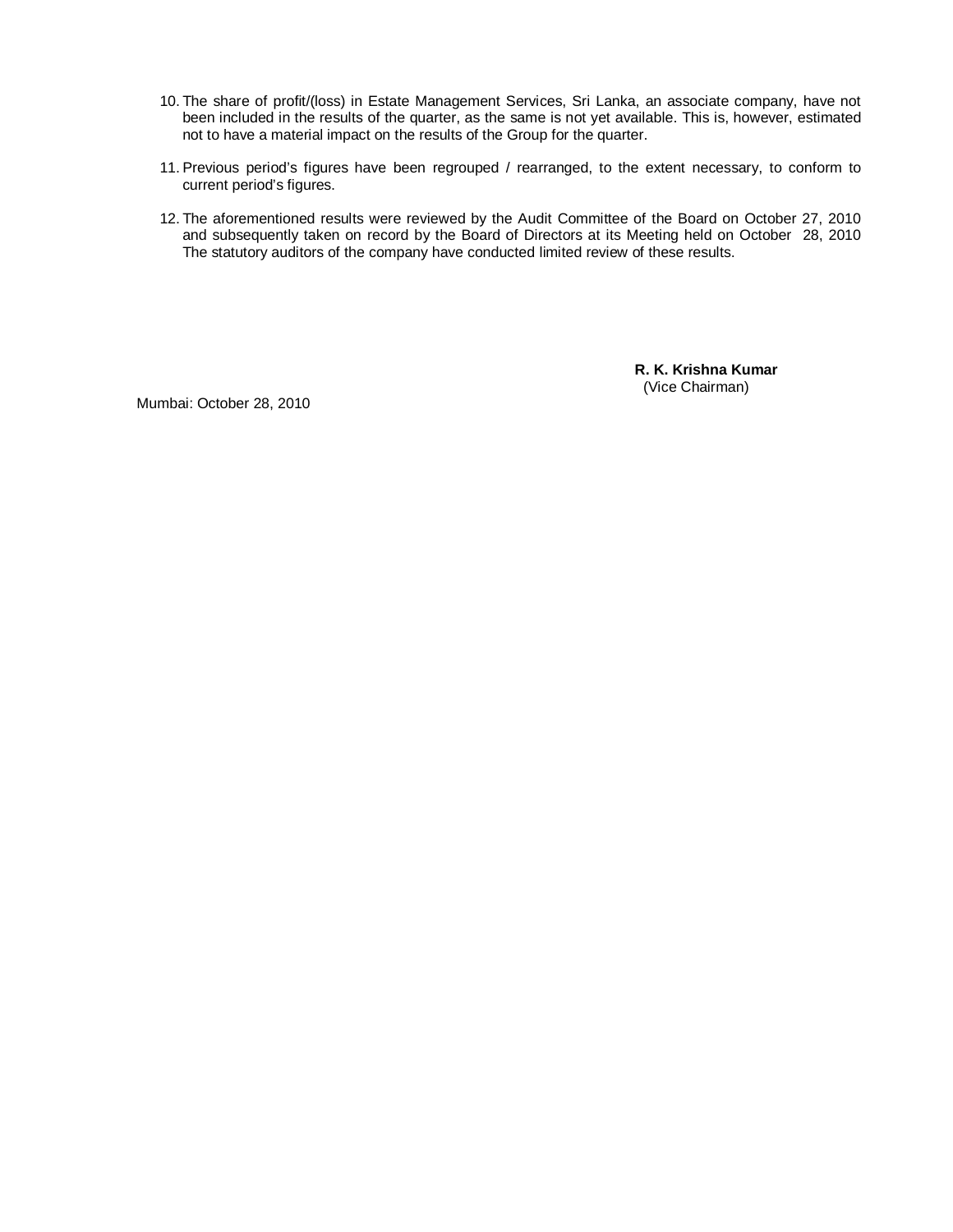

## **Unaudited Consolidated Statement of Assets & Liabilities as at September 30, 2010**

**Rs in Lakhs**

| RS III LANIIS                               |          |              |  |  |
|---------------------------------------------|----------|--------------|--|--|
|                                             |          | As at        |  |  |
| <b>Particulars</b>                          |          | September 30 |  |  |
|                                             | 2010     | 2009         |  |  |
| <b>SOURCES OF FUNDS</b>                     |          |              |  |  |
|                                             |          |              |  |  |
| <b>Shareholders' Funds</b>                  |          |              |  |  |
| Share Capital                               | 6164     | 6164         |  |  |
| Reserves and Surplus                        | 387735   | 408600       |  |  |
| <b>Minority Interest</b>                    | 110818   | 110045       |  |  |
|                                             |          |              |  |  |
| Loan Funds                                  | 171215   | 243029       |  |  |
| <b>Deferred Tax Liability (net)</b>         | 6752     | 5015         |  |  |
|                                             |          |              |  |  |
| <b>Total</b>                                | 682684   | 772853       |  |  |
| <b>APPLICATION OF FUNDS</b>                 |          |              |  |  |
| <b>Fixed Assets</b>                         | 377616   | 405042       |  |  |
|                                             |          |              |  |  |
| Investments                                 | 52865    | 60850        |  |  |
| <b>Current Assets, Loans &amp; Advances</b> |          |              |  |  |
| Inventories                                 | 102172   | 88880        |  |  |
| Sundry Debtors                              | 56212    | 55292        |  |  |
| Cash & Bank Balances                        | 157966   | 62885        |  |  |
| Other Current Assets                        | 2111     | 2551         |  |  |
| Loans and Advances                          | 74829    | 238175       |  |  |
|                                             | 393290   | 447783       |  |  |
| Less: Current Liabilities & Provisions      |          |              |  |  |
| Liabilities                                 | (134877) | (136858)     |  |  |
| Provisions                                  | (6210)   | (4285)       |  |  |
|                                             | (141087) | (141143)     |  |  |
| <b>Net Current Assets</b>                   | 252203   | 306640       |  |  |
| Miscellaneous Expenditure to the extent     |          |              |  |  |
| not written off or adjusted                 |          | 321          |  |  |
| <b>Total</b>                                | 682684   | 772853       |  |  |
|                                             |          |              |  |  |